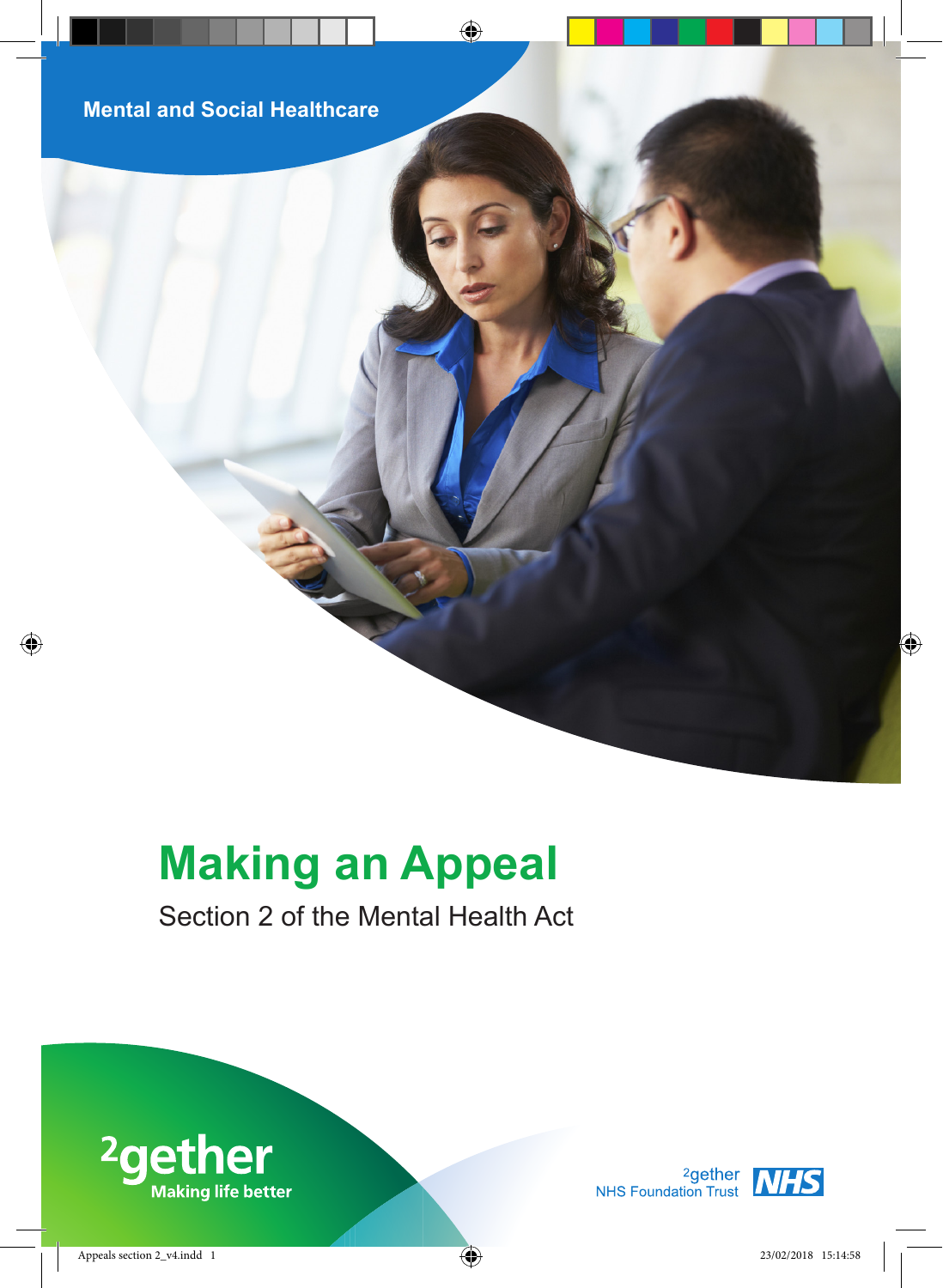You are under Section 2 of the Mental Health Act and must stay in hospital for up to 28 days. During this time you must not leave, unless your responsible clinician tells you that you may.

If you don't want to stay in hospital, you can ask for some independent people to consider if the section should stay in place. This is called an appeal.

In the first instance you can appeal to one of two different groups of independent people. They are:

- the Tribunal; or
- the Mental Health Act Managers.

You can choose which group you would like to consider your appeal. It is not normally possible for both groups to consider a Section 2.

# **The Tribunal**

You can apply for a tribunal within the first fourteen days of a Section 2. The tribunal should then take place within about one week.

The tribunal is a group of three independent people who do not work for the hospital.

They are:

- a judge (who chairs the tribunal);
- a doctor; and
- another person.

The tribunal doctor will visit you before the tribunal takes place, unless you do not want them to.

You can ask for a legal representative to help you at the tribunal. You will not have to pay. You can choose from the list of legal representatives in this booklet. If you do not choose one, the tribunal may do so for you.

The tribunal will take place in a meeting room in the hospital. Your legal representative will attend. You are encouraged to attend as well but do not have to. You can bring a relative or friend with you for support. Your responsible clinician, named nurse and care co-ordinator/social worker (or colleagues representing them) will also attend.

Before the tribunal starts, its members will read reports from your responsible clinician, named nurse and care co-ordinator/social worker. During the tribunal they will ask questions about the reports. Your legal representative can also ask questions.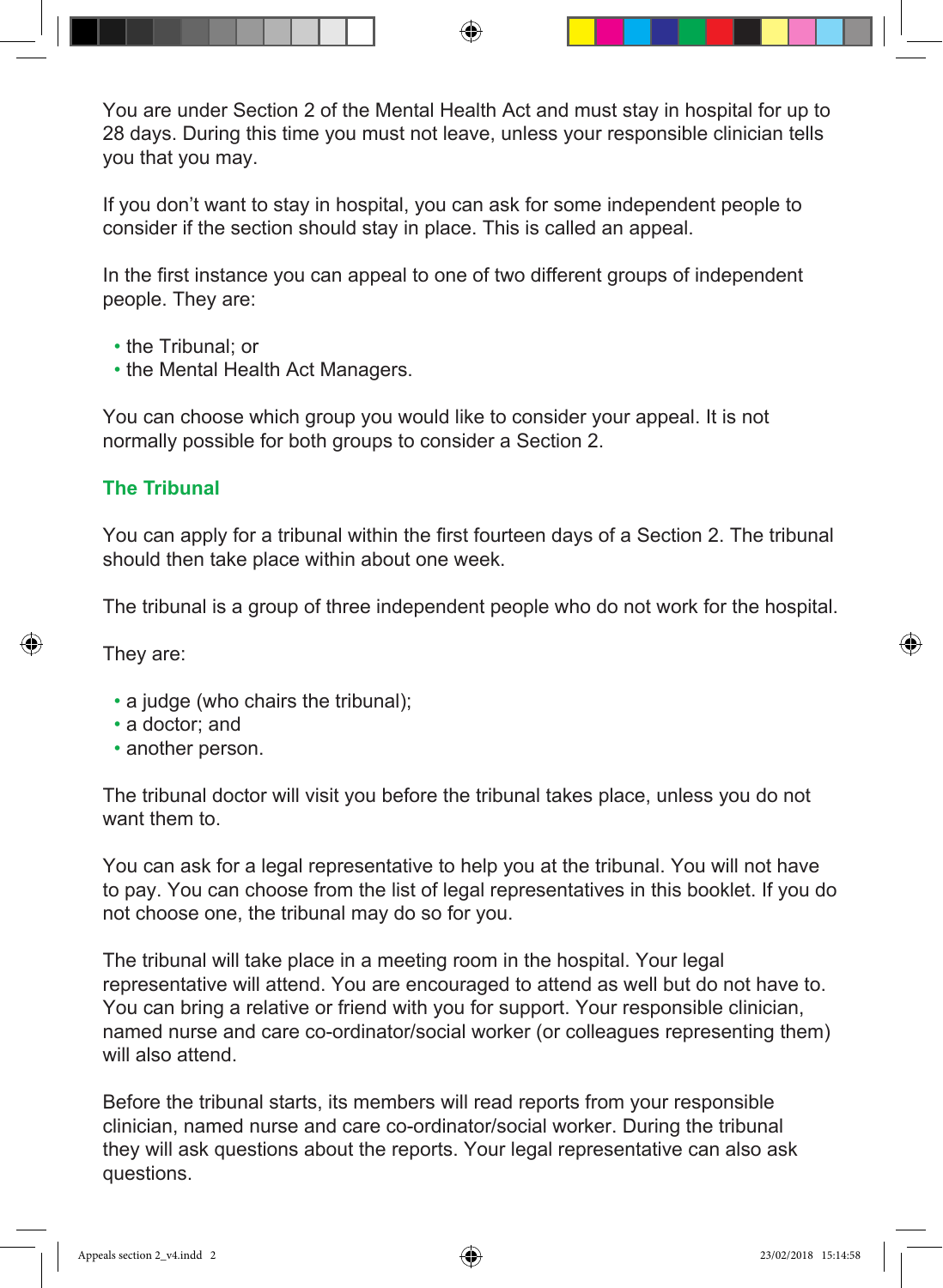The tribunal will then consider if you meet the criteria for a Section 2. If it decides that you do not, it will discharge you from the section and you will be allowed to leave hospital. The tribunal Chair will tell you and your legal representative what they have decided.

If you would like a tribunal, tell the ward staff, your legal representative or advocate or contact the hospital Mental Health Act Administrator.

## **The Mental Health Act Managers**

You can ask at any time for the Mental Health Act (MHA) Managers to review your section. A hearing with them should take place within two weeks.

The MHA Managers will also review your section if your responsible clinician bars a request from your nearest relative for you to be discharged.

You will meet with three MHA Managers. They are independent people who do not work for the hospital.

One of the MHA Managers will chair the hearing and will introduce themselves to you shortly before it starts.

You can ask for an independent advocate to help you at the hearing.

The hearing will take place in a meeting room in the hospital. You and your advocate can attend. You can bring a relative or friend with you. Your responsible clinician, named nurse and care co-ordinator/social worker (or colleagues representing them) will also attend.

Before the hearing starts, the MHA Managers will read reports from your responsible clinician, named nurse and care co-ordinator/social worker. During the hearing the MHA Managers will ask them questions about the reports. You and your advocate can also ask questions. You can speak to the MHA Managers alone at the end of the hearing if you would like to.

The MHA Managers will then consider if you meet the criteria for a Section 2. If they decide that you do not, they will discharge you from the section and you will be allowed to leave hospital. The Chair will tell you and your advocate what they have decided.

If you would like a MHA Managers' hearing, tell the ward staff, your advocate or contact the hospital Mental Health Act Administrator.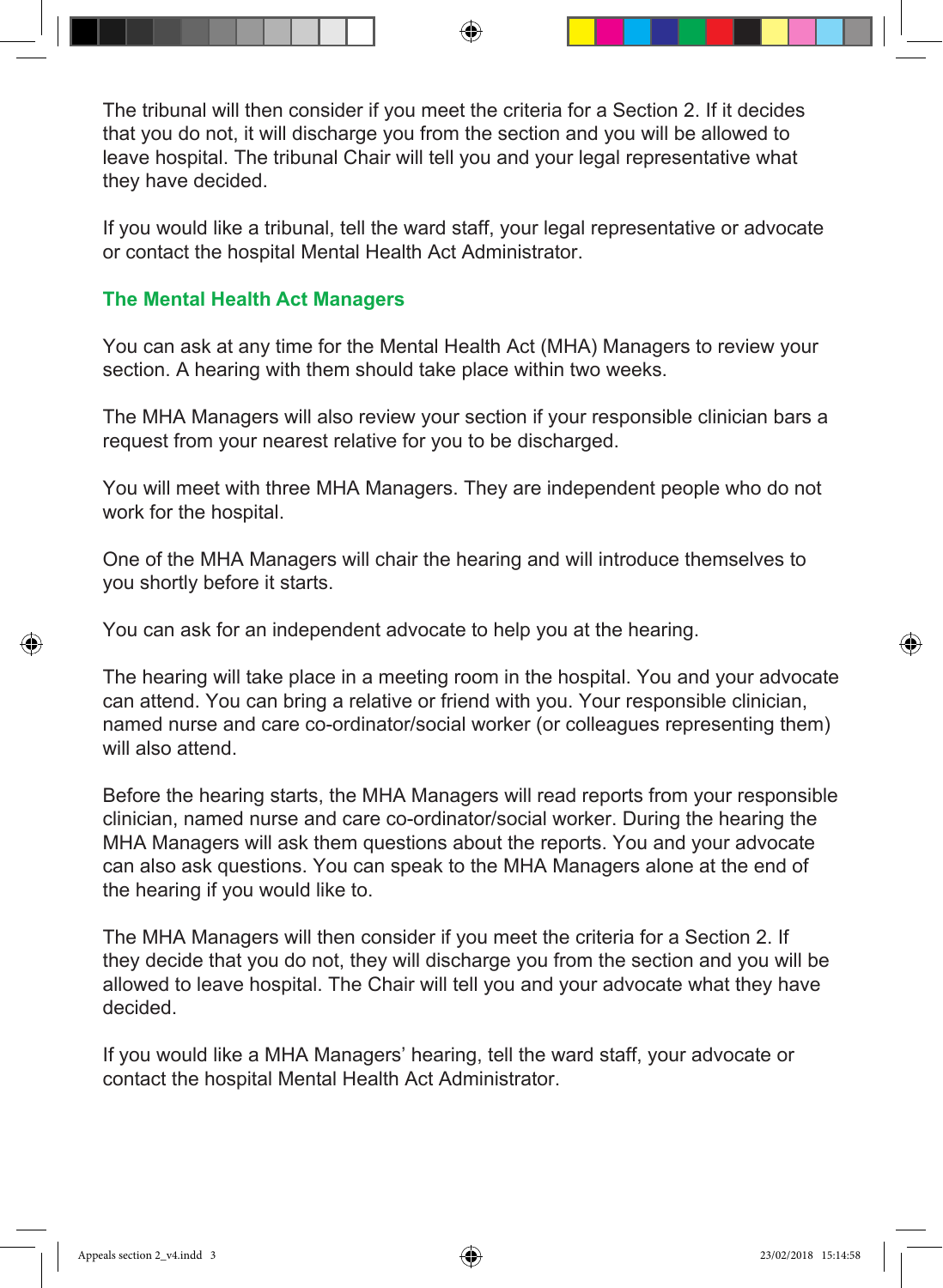#### **Advocates**

Please tell the ward staff if you would like to speak to an independent advocate.

You can also contact the Advocacy Service yourself:

- **Gloucestershire POhWER on 0300 003 1162.**
- **Herefordshire Onside on 01905 27525.**

# **Legal Representatives**

The legal representatives on this list specialise in the Mental Health Act and are able to represent clients at tribunals free of charge.

The list shows legal representatives in surrounding areas. Other legal representatives may also be available and can be found at:

**www.lawsociety.org.uk/support-services/accreditation/mental-health/** (and click on 'List of members').

The hospital Mental Health Act Administrator is happy to contact the legal representative you choose.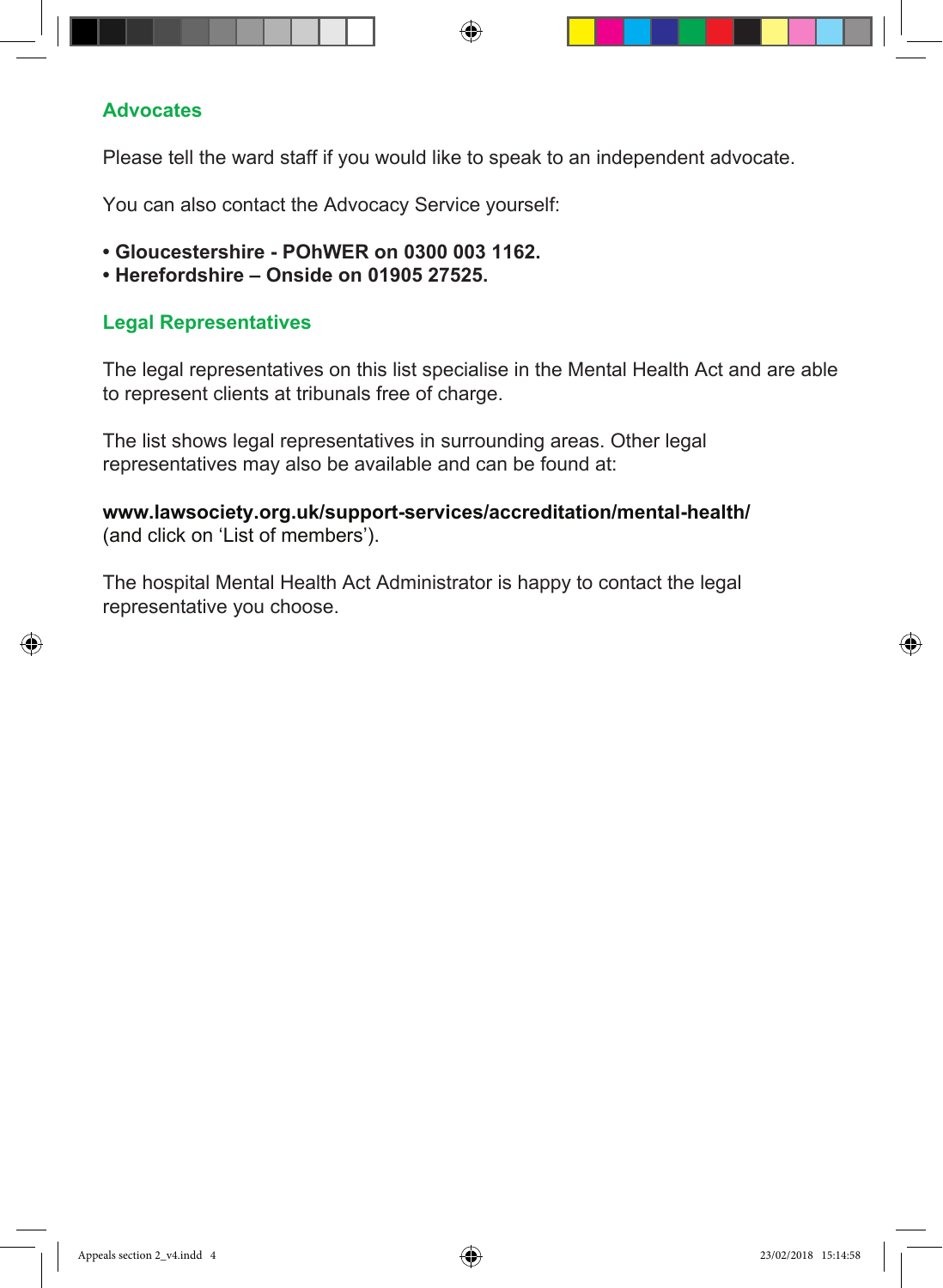#### **Gloucestershire**

Miss Beverley Bleasdale **Iacopi Palmer** Unit C4 Spinnaker House Spinnaker Road Gloucester GL2 5FD 01452 416452 **www.ipsllp.co.uk**

#### **Worcestershire**

Ms Kate Tyrell **Cartwright King** 28 Foregate Street **Worcester** WR1 1DS 01905 676353 **www.cartwrightking.co.uk**

Mr Luke Grant **Thursfields** 14 & 27 Church Street Kidderminster DY10 2AJ 01562 820575 **www.thursfields.co.uk**

#### **Warwickshire**

Mr Gareth Morris **CBTC Rawstorne** 27A Windsor Street Stratford upon Avon CV37 6NE 01789 267646 **www.cbtcsolicitors.co.uk**

#### **Wiltshire**

**Albin & Co** 121 Commercial Road Swindon SN1 5PL 0118 955 1918 **www.albinandco.co.uk**

#### **Oxfordshire**

**Oxford Law Group** 3 Frewin Chambers Frewin Court Cornmarket Oxford OX1 3HZ 01865 297300 **www.oxfordlawgroup.co.uk**

#### **Wales**

**Clodes Solicitors** Regus House Malthouse Avenue Cardiff Gate Business Park Llanishen **Cardiff** CF23 8RU 029 2026 3800 **www.clodes-solicitors.com**

#### **Confreys Lawyers**

56 Mackintosh Place Roath Cardiff CF<sub>24</sub> 4RQ 029 2069 3999

#### **CJCH Solicitors**

Williams House 11-15 Columbus Walk Cardiff CF10 4BY 0333 231 6405 **www.cjchsolicitors.co.uk**

#### **Avon**

**Avon and Bristol Law Centre** 2 Moon Street Bristol BS2 8QE **www.ablc.org.uk**